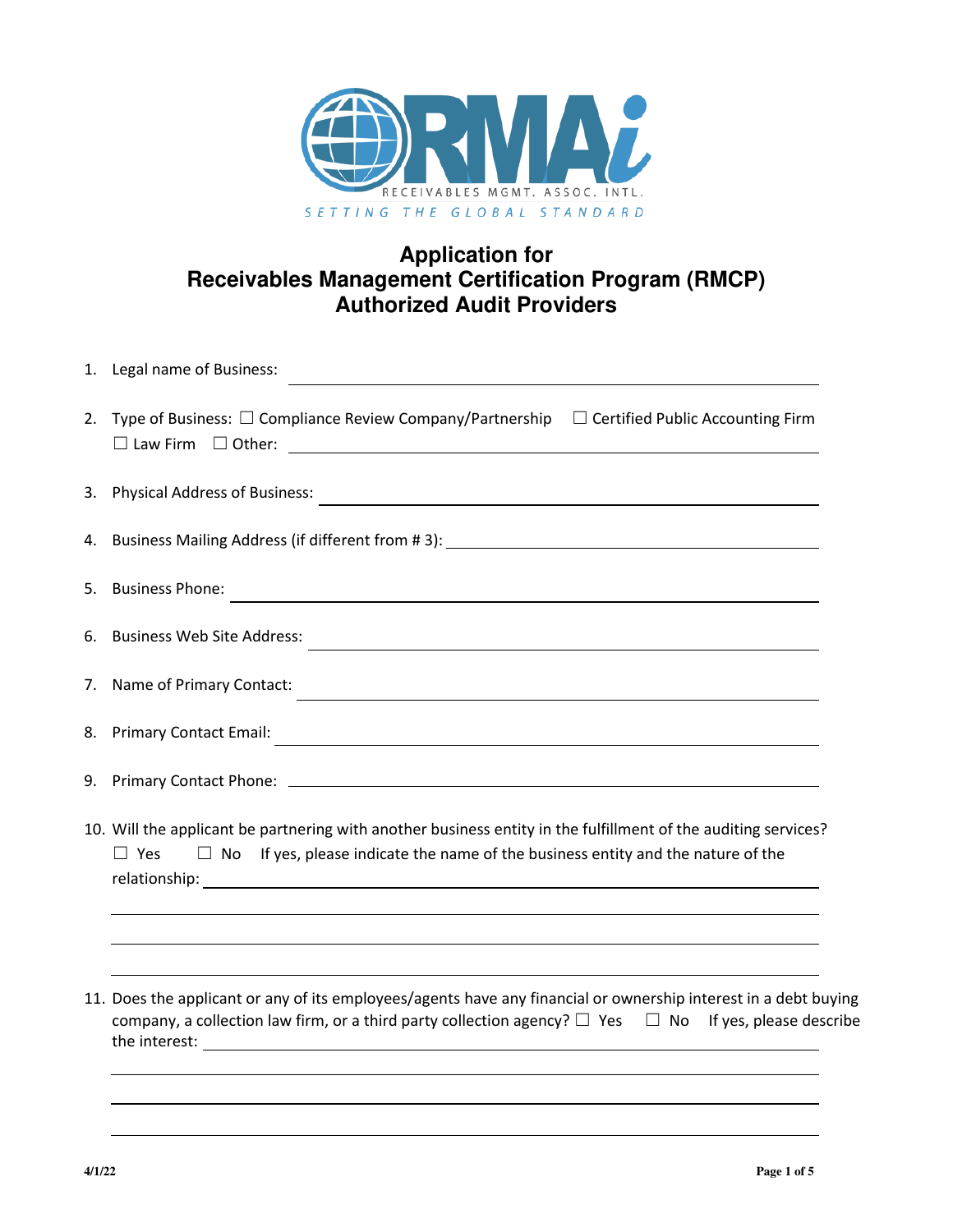12. Does the applicant agree to not contracting with a Certified Company for auditing services if there is a conflict which would compromise an objective evaluation of the company, including but not limited to business relationships, family relationships, RMCP audit preparation services in the prior 3 years, and the development of RMCP policies and procedures in the prior 5 years?  $\Box$  Yes  $\Box$  No

NOTE: This requirement applies whether the conflict involves the principals, the auditor(s), and/or spouses of principals and/or auditor(s).

- 13. Does the applicant agree that during on-site visits it will have at least one field auditor present who has three (3) or more years of experience in performing compliance audits or assessments?  $\Box$  Yes  $\Box$  No
- 14. Does the applicant agree to perform on-site or partial on-site compliance audits with each RMCP audit? [**NOTE**: Virtual audits will count as on-site audits provided that the audits qualify pursuant to sections 8.4 and 8.5(D) of the Certification Program Governance Document.]  $\Box$  Yes  $\Box$  No
- 15. Does the applicant agree to transmit the required compliance audit to RMA within two (2) months from the date of audit engagement, provided that the auditor has the cooperation of the Certified Company and their records are in order? □ Yes □ No

## *Questions 16-18 relate to the cost of an audit for a small business; the cost does not include travel and lodging expenses:*

- 16. Does the applicant have the ability to perform a RMCP **Full Compliance Audit** on a business holding a Certified Receivables Business **(CRB) designation** or a Certified Receivables Vendor **(CRV) designation** for six thousand U.S. dollars (\$6,000.00) or less if that business has: (1) ten or fewer employees, (2) operates out of a single location, and (3) has less than \$2 million in annual receipts resulting from consumer debt collection (understanding that the actual cost may be greater or less based on the business's preparedness, size and complexity of the business's operations, and the level of cooperation the business provides the Audit Provider). ☐ Yes ☐ No
- 17. Does the applicant have the ability to perform a RMCP **Core Compliance Audit** on a business holding a Certified Receivables Business **(CRB) designation** or a Certified Receivables Vendor **(CRV) designation** for four thousand five hundred U.S. dollars (\$4,500.00) or less if the business has: (1) ten or fewer employees, (2) operates out of a single location, and (3) has less than \$2 million in annual receipts (understanding that the actual cost may be greater or less based on the business's preparedness, size and complexity of the business's operations, and the level of cooperation the business provides the Audit Provider). [**NOTE**: A Core Compliance Audit only audits "Series A" standards for CRB designations and only "Series 100" standards for CRV designations.] ☐ Yes ☐ No
- 18. Does the applicant have the ability to perform a RMCP **Pre-Certification Audit** on a business holding a Certified Receivables Business **(CRB) designation** or a Certified Receivables Vendor **(CRV) designation** for three thousand five hundred U.S. dollars (\$3,500.00) or less if the business has: (1) ten or fewer employees, (2) operates out of a single location, and (3) has less than \$2 million in annual receipts (understanding that the actual cost may be greater or less based on the business's preparedness, size and complexity of the business's operations, and the level of cooperation the business provides the Audit Provider). [**NOTE**: Per section 8.4 of the Certification Program Governance Document, a Pre-Certification Audit does not require an in-person onsite visit; it may be performed virtually.]  $\Box$  Yes  $\Box$  No
- 19. Does the applicant agree to clearly state in any contract with a Certified Company for a RMCP compliance audit that the findings will be provided by the auditor directly and contemporaneously to both the Certified Company and RMAI?  $\Box$  Yes  $\Box$  No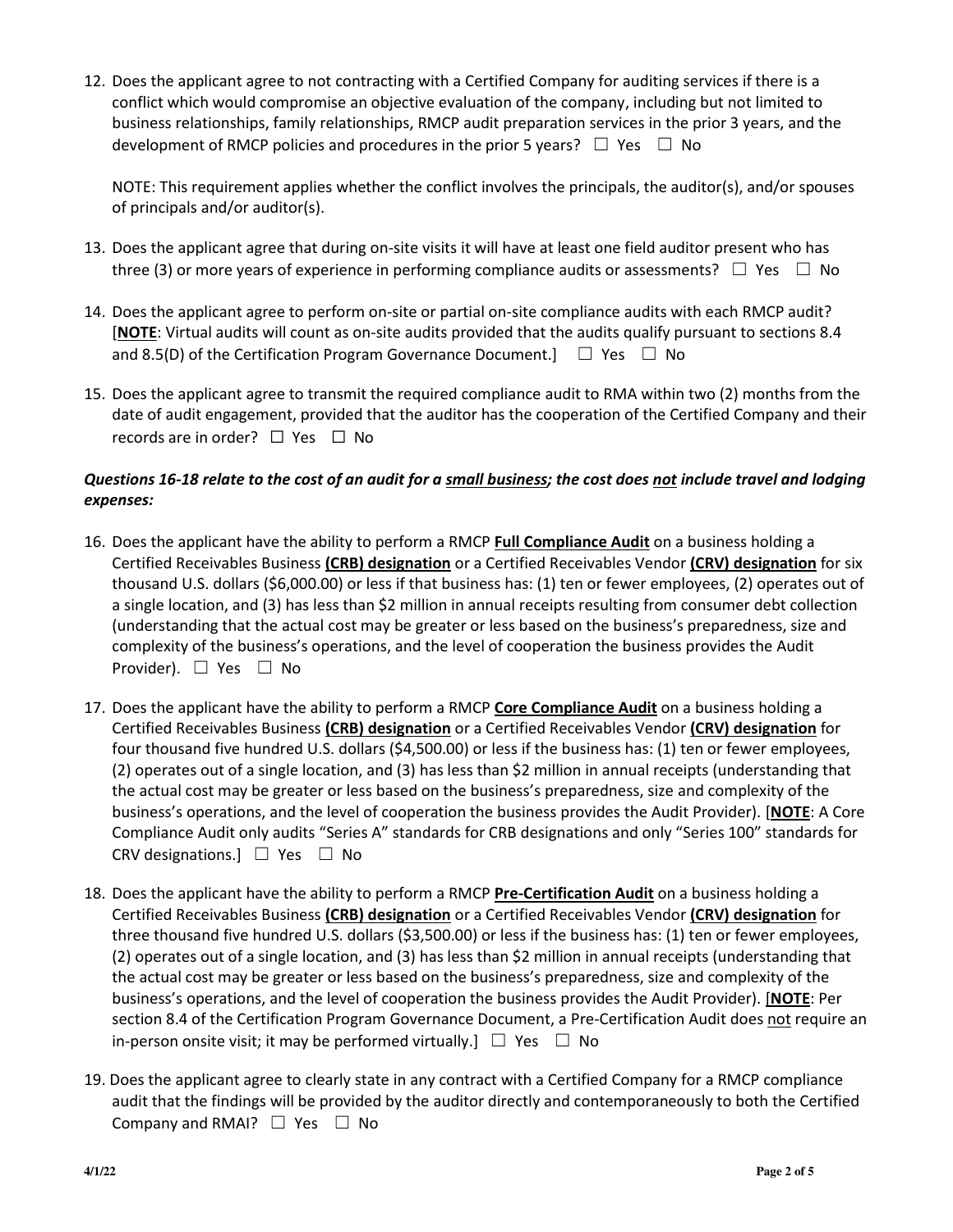| 20. Describe the type and amount of insurance you maintain that is directly related to your compliance auditing                                                                                                                                                                                  |        |        |               |         |                                                          |  |  |
|--------------------------------------------------------------------------------------------------------------------------------------------------------------------------------------------------------------------------------------------------------------------------------------------------|--------|--------|---------------|---------|----------------------------------------------------------|--|--|
| 21. List any national or international associations that you maintain membership or regularly attend their                                                                                                                                                                                       |        |        |               |         |                                                          |  |  |
| 22. Has applicant attached bios on all individuals who will be assigned to perform RMCP audits?<br>$\Box$ Yes $\Box$ No                                                                                                                                                                          |        |        |               |         |                                                          |  |  |
| Applicant must provide answers to the following questions (please note that you do not need to have<br>experience in all the areas discussed below to be selected as an "authorized" Audit Provider):<br>23. Describe your experience in performing compliance audits or assessments in general: |        |        |               |         |                                                          |  |  |
|                                                                                                                                                                                                                                                                                                  |        |        |               |         |                                                          |  |  |
|                                                                                                                                                                                                                                                                                                  |        |        |               |         |                                                          |  |  |
| 24. Describe your experience, if any, in performing audits related to the following subject areas:                                                                                                                                                                                               |        |        |               |         |                                                          |  |  |
|                                                                                                                                                                                                                                                                                                  | Expert | Strong | Familiar      | Limited | <b>Estimate the Number of</b><br><b>Audits Performed</b> |  |  |
| Fair Debt Collection Practices Act (FDCPA)                                                                                                                                                                                                                                                       | $\Box$ | П      | $\mathcal{L}$ | $\Box$  |                                                          |  |  |
| Telephone Consumer Protection Act<br>(TCPA)                                                                                                                                                                                                                                                      | $\Box$ | $\Box$ | П             | П       |                                                          |  |  |
| Fair Credit Reporting Act (FCRA)                                                                                                                                                                                                                                                                 | $\Box$ | $\Box$ | $\Box$        | $\Box$  |                                                          |  |  |
| Electronic and physical data security                                                                                                                                                                                                                                                            | $\Box$ | $\Box$ | $\Box$        | $\Box$  |                                                          |  |  |

24a. List two references (name/company/email/phone) where you have provided a majority of these services:

 $Call$  center related audits  $□ \square □ \square □ \square □ \square □$ CFPB Readiness Exam ☐ ☐ ☐ ☐

(1)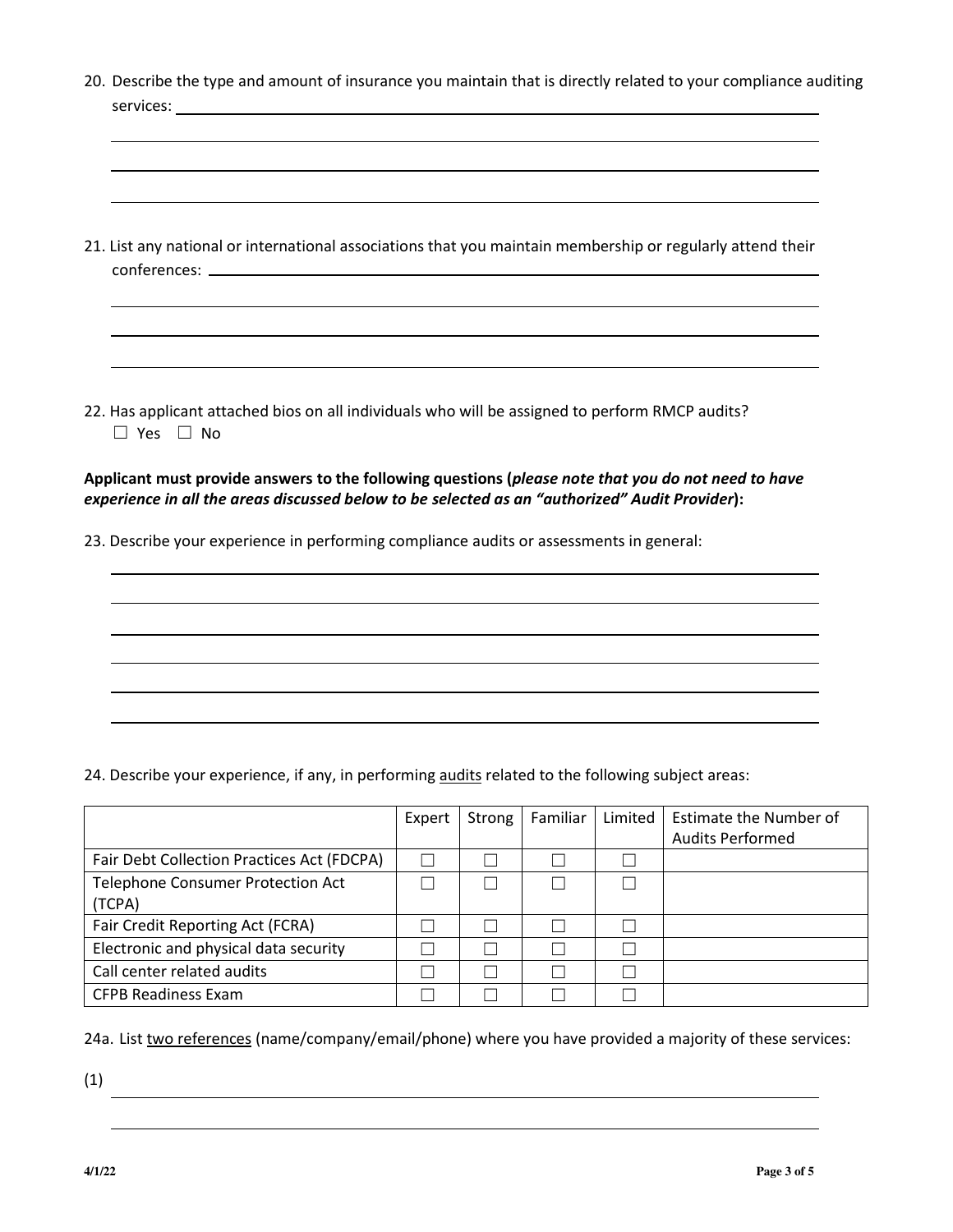25. Describe your experience, if any, in developing or reviewing policies and procedures for the following subject areas:

|                                                    | Expert | Strong | Familiar | Limited | Estimate the Number of<br>Policies & Procedures<br>Developed or Reviewed |
|----------------------------------------------------|--------|--------|----------|---------|--------------------------------------------------------------------------|
| Fair Debt Collection Practices Act (FDCPA)         |        |        |          |         |                                                                          |
| <b>Telephone Consumer Protection Act</b><br>(TCPA) |        |        |          |         |                                                                          |
| Fair Credit Reporting Act (FCRA)                   |        |        |          |         |                                                                          |
| Electronic and physical data security              |        |        |          |         |                                                                          |
| Call center related audits                         |        |        |          |         |                                                                          |
| <b>CFPB Readiness Exam</b>                         |        |        |          |         |                                                                          |

25a. List two references (name/company/email/phone) where you have provided a majority of these services:

(1) <u> 1989 - Johann Stoff, deutscher Stoff, der Stoff, der Stoff, der Stoff, der Stoff, der Stoff, der Stoff, der S</u> (2)

26. Describe the types of entities you have provided the services described in questions 24 and 25:

|                                        | Expert | Many | Some | None |
|----------------------------------------|--------|------|------|------|
| <b>Banks &amp; Credit Unions</b>       |        |      |      |      |
| Non-Bank Lenders                       |        |      |      |      |
| <b>Debt Buying Companies</b>           |        |      |      |      |
| Law Firms                              |        |      |      |      |
| <b>Third Party Collection Agencies</b> |        |      |      |      |
| Vendors                                |        |      |      |      |
| Other:                                 |        |      |      |      |
|                                        |        |      |      |      |
|                                        |        |      |      |      |

27. Has applicant provided a **redacted** copy of an audit report for a company it has audited where the audit covered issues concerning the FDCPA, TCPA, FCRA, data security controls, call center operations, or CFPB examination readiness? □ Yes □ No

(2)